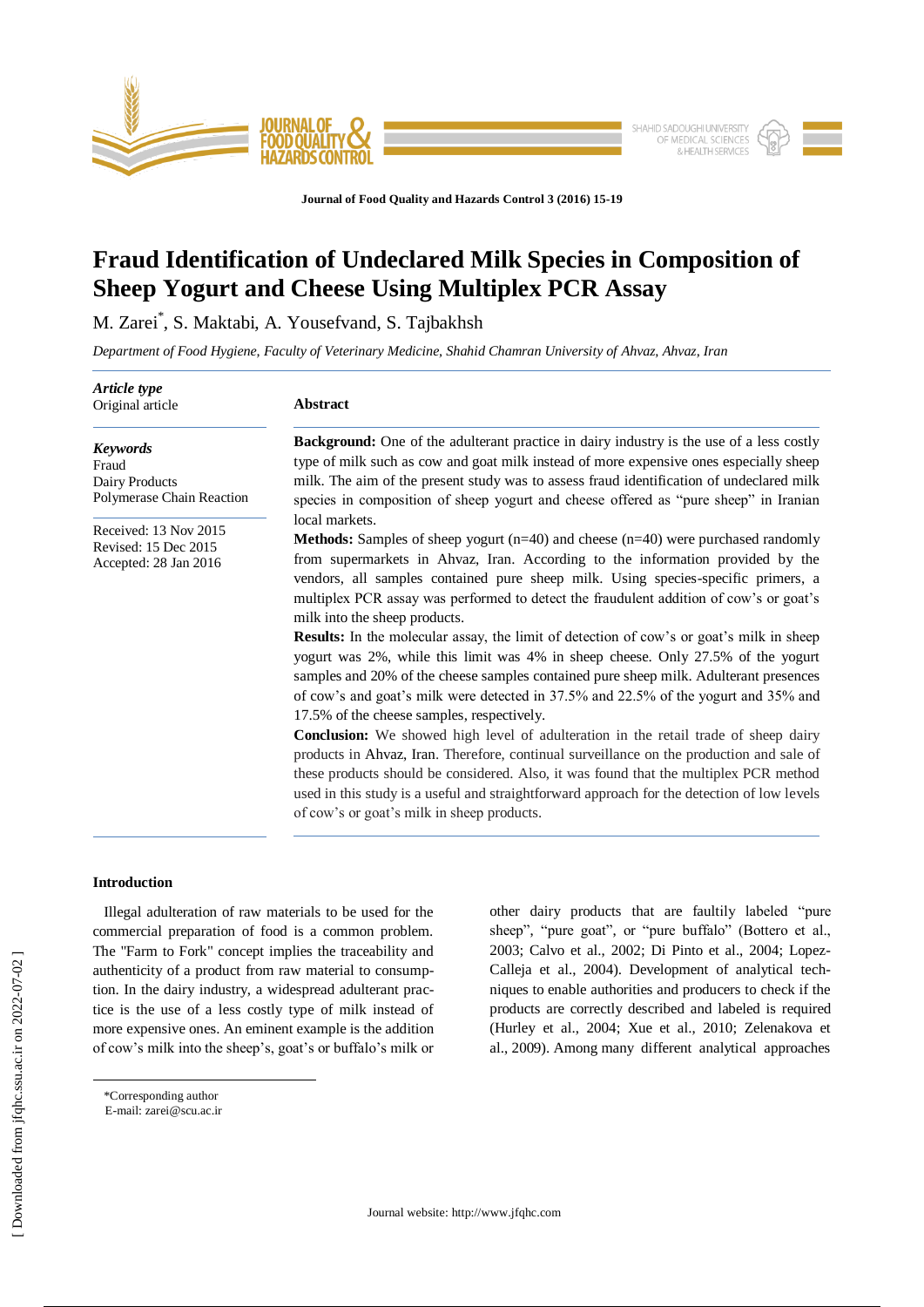which have been used for species identification of milk and dairy products, PCR-based methods are the most reliable and sensitive techniques. PCR-based methods currently used for milk species identification include the development of specific primers for conserved nuclear or mitochondrial DNA in order to PCR amplification, followed by some supplementary techniques such as sequencing or RFLP. Alternatively, specific primers have been successfully applied for the direct detection of target species in simplex or multiplex PCR formats (Abdel-Rahman and Ahmed, 2007; Bottero et al., 2002; Branciari et al., 2000; Lopez-Calleja et al., 2004; Mafra et al., 2004; Rea et al., 2001).

 Nowadays, the majority of retail yogurts and cheeses are made from cow's milk. Pure sheep yogurt and cheese is popular because of their special taste and flavor. However, the supply of these products fluctuates with the year season due to the reproductive cycle of the animals. The increased demand for these products as well as the higher prices, have made the substitution or admixture of sheep's milk with goat's or cow's milk. Therefore, the aim of the present study was to assess fraud identification of undeclared milk species in composition of sheep yogurt and cheese offered as "pure sheep" in the local markets, using multiplex PCR assay.

#### **Materials and methods**

#### *Samples*

 During a 4-month period, samples of sheep yogurt (n=40) and cheese (n=40) were purchased randomly from supermarkets in Ahvaz, South-West of Iran. According to the information provided by the vendors, all samples contained pure sheep's milk. The samples were placed in the cold portable insulated boxes, transported to the laboratory, and after that the next analysis steps were immediately begun.

#### *DNA extraction*

 To extract DNA from yogurt samples, 18 ml EDTA (0.5 M, pH 8) and 12 ml TE buffer (10 mM Tris-HCl, and 1 mM EDTA, pH 8.0) were transferred to a 50 ml falcon tube containing 10 g yogurt sample. After mixing for 15 min, samples were centrifuged at 4000 rpm for 20 min at room temperature. Supernatant, including the hardened fat layer and the aqueous middle phase were discarded and 1 ml lysis buffer (100 mM Tris-HCl pH 8, 200 mM NaCl, 0.1% SDS, 1% Triton X-100, 5 mM EDTA pH 8) and 15  $\mu$ l Proteinase K (20 mg/ml) were added to the remaining pellet. After overnight incubation at 55 °C, the lysate was used for the usual stepwise method of DNA extraction with phenol: chloroform: isoamyl alcohol (25:24:1) and finally precipitated with one-tenth volume of sodium acetate (3 M, pH 5.2) and 2.5 volume of chilled absolute ethanol. The precipitated DNA was washed in 80% alcohol, dried and dissolved in 50 µl sterile distilled water (Branciari et al., 2000; Murphy et al., 2002). To extract DNA from cheese samples, 10 ml lysis buffer (100 mM Tris-HCl pH 8, 200 mM NaCl, 0.1% SDS, 1% Triton X-100, 5 mM EDTA pH 8) and 50  $\mu$ l proteinase K (20 mg/ml) were transferred to a 50 ml falcon tube containing 5 g cheese sample and incubated overnight at 55 °C. Subsequently, the lysate was used for the usual stepwise method of DNA extraction with phenol:chloroform:isoamyl alcohol (25:24:1) and ethanol precipitation as mentioned for the yogurt samples. The extracted DNA of all samples and control ones were evaluated qualitatively and frozen until PCR analysis (Branciari et al., 2000; Murphy et al., 2002).

#### *Multiplex PCR assay*

 Oligonucleotide primers used for multiplex PCR assay are listed in Table 1. Amplification condition for multiplex PCR was as follows: 3 min at 94 °C; 35 cycles of 45 s at 94 °C, 45 s at 60 °C, and 1 min at 72 °C; and a final 5 min extension at 72 °C. Presence of 279 bp cowspecific, 157 bp goat-specific and 331 bp sheep-specific amplification products were checked on 1.5% agarose gel (Bottero et al., 2002; Matsunaga et al., 1999).

#### *Determination of the detection limit*

 A reconstruction experiment was carried out to determine the detection limit of the assay. Samples of sheep yogurt and cheese containing 0.5, 1, 2, 4, 6, 8 and  $10\%$  (v/v) of each of the cow's and goat's milk were prepared. These mixed samples were then subjected to DNA extraction and subsequent multiplex PCR. Finally, the detection limit of the method was estimated by agarose gel electrophoresis of the PCR products.

#### *Statistical analysis*

 SPSS, Inc, Chicago, IL software (v. 16.0) was used to compare the percentages of different fraudulent practices among yogurt and cheese samples by Fischer's Exact as well as Chi-square tests. *P* values of less than 0.05 were considered statistically significant.

# **Results**

 In the present study, a multiplex PCR assay was used to detect the fraudulent addition of cow's or goat's milk to the sheep products. The extraction method used to isolate DNA from yogurt and cheese samples showed good DNA yield and quality. As shown in Fig. 1, simplex and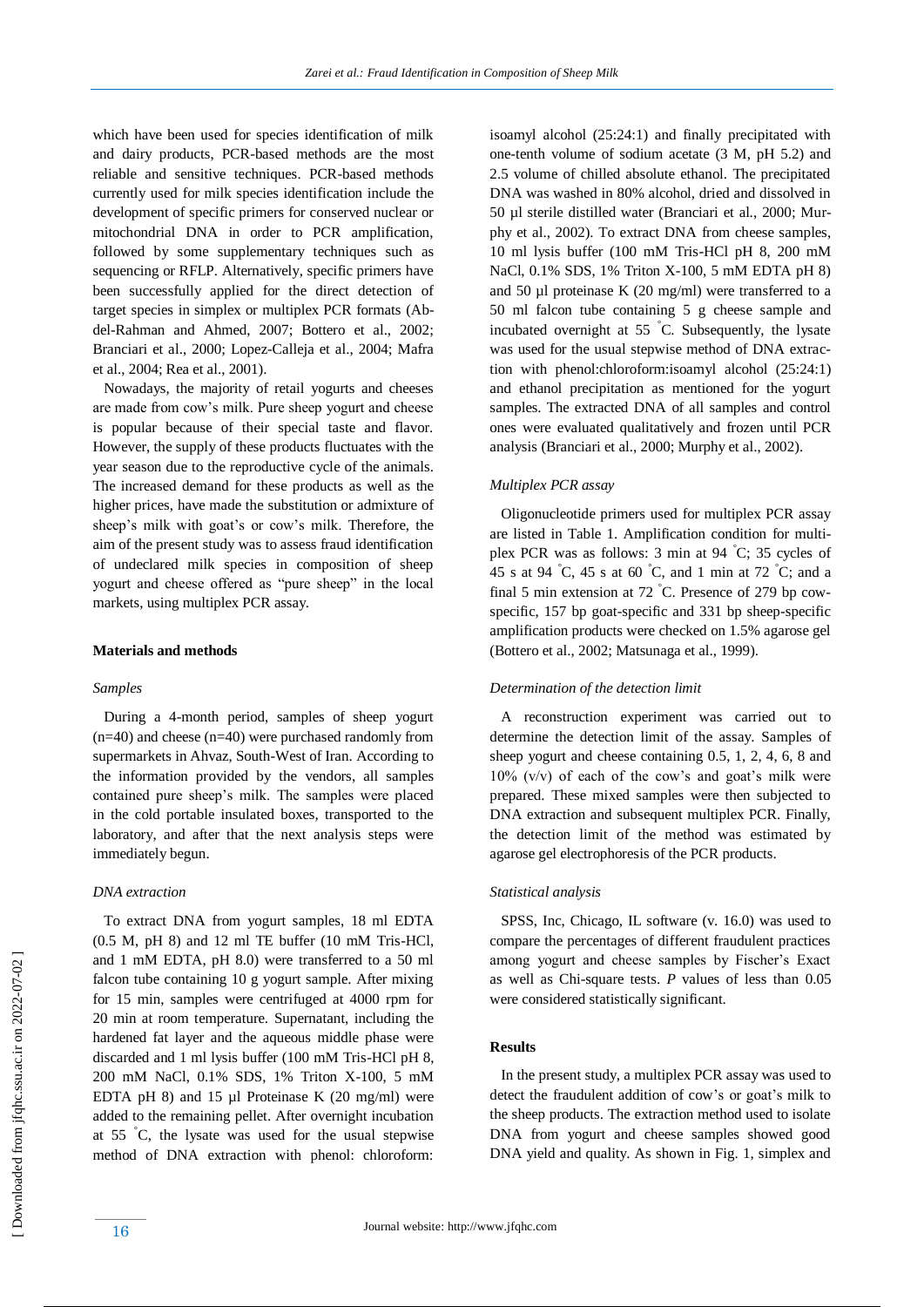multiplex PCR assays on extracted DNA from mixed samples of yogurt and cheese, resulted in 157, 279 and 331 bp amplification products for goat, cow and sheep, respectively. Results of the reconstruction experiments to determine the detection limit of the method are presented in Fig. 2. As indicated, the limit of detection of cow's or goat's milk in sheep yogurt was 2%, while this limit was 4% in sheep cheese.

 Table 2 shows the results of PCR analyses of sheep yogurt and cheese samples from retail trade. Out of all samples, only 27.5% of the yogurt samples and 20% of the cheese samples contained pure sheep milk (*p*>0.05). In 12.5% of the yogurt samples and 17.5% of the cheese samples, no apparent sheep-related amplification product was observed, suggested that cow's or goat's milk were entirely substituted for sheep's milk in these samples. Interestingly, 4 (10%) of the cheese samples contained all three types of milk.



**Fig. 1:** Results of simplex and multiplex PCR assays on extracted DNA from ternary mixture samples of yogurt (lanes 1, 3, 5, 7) and cheese (lanes 2, 4, 6, 8). Lanes 1-2: simplex PCR by sheep-specific primers (331 bp); lanes 3-4: simplex PCR by cow-specific primers (279 bp); lanes 5-6: simplex PCR by goat-specific primers (157 bp); lanes 7-8: multiplex PCR; lane 9: 100 bp DNA ladder



**Fig. 2:** The limit of detection of cow's and goat's milk in sheep yogurt (A) and cheese (B). Lane 1: 100 bp DNA ladder; lane 2: 10% cow's and goat's milk; lane 3: 8% cow's and goat's milk; lane 4: 6% cow's and goat's milk; lane 5: 4% cow's and goat's milk; lane 6: 2% cow's and goat's milk; lane 7: 1% cow's and goat's milk; lane 8: 0.5% cow's and goat's milk

| Species         |                                                                                                    | <b>Primer sequence</b> | Target gene | <b>Product size</b> | <b>References</b>          |
|-----------------|----------------------------------------------------------------------------------------------------|------------------------|-------------|---------------------|----------------------------|
| $_{\text{row}}$ | forward: 5'-GGCTTATATTACGGGTCTTACACT-3'<br>reverse: 5'-GGCAATTGCTATGATGATAAATGGA-3'                |                        | cyth        | 279 <sub>bp</sub>   | Bottero et al.<br>(2002)   |
| sheep           | forward: 5'-GACCTCCCAGCTCCATCAAACATCTCATCTTGATGAAA-3'<br>reverse: 5'-CTATGAATGCTGTGGCTATTGTCGCA-3' |                        | cvtb        | 331bp               | Matsunaga et al.<br>(1999) |
| goat            | forward: 5'-GACCTCCCAGCTCCATCAAACATCTCATCTTGATGAAA-3'<br>reverse: 5'-CTCGACAAATGTGAGTTACAGAGGGA-3' |                        | cyth        | $157$ bp            | Matsunaga et al.<br>(1999) |

**Table 1:** Oligonucleotide primers used in this study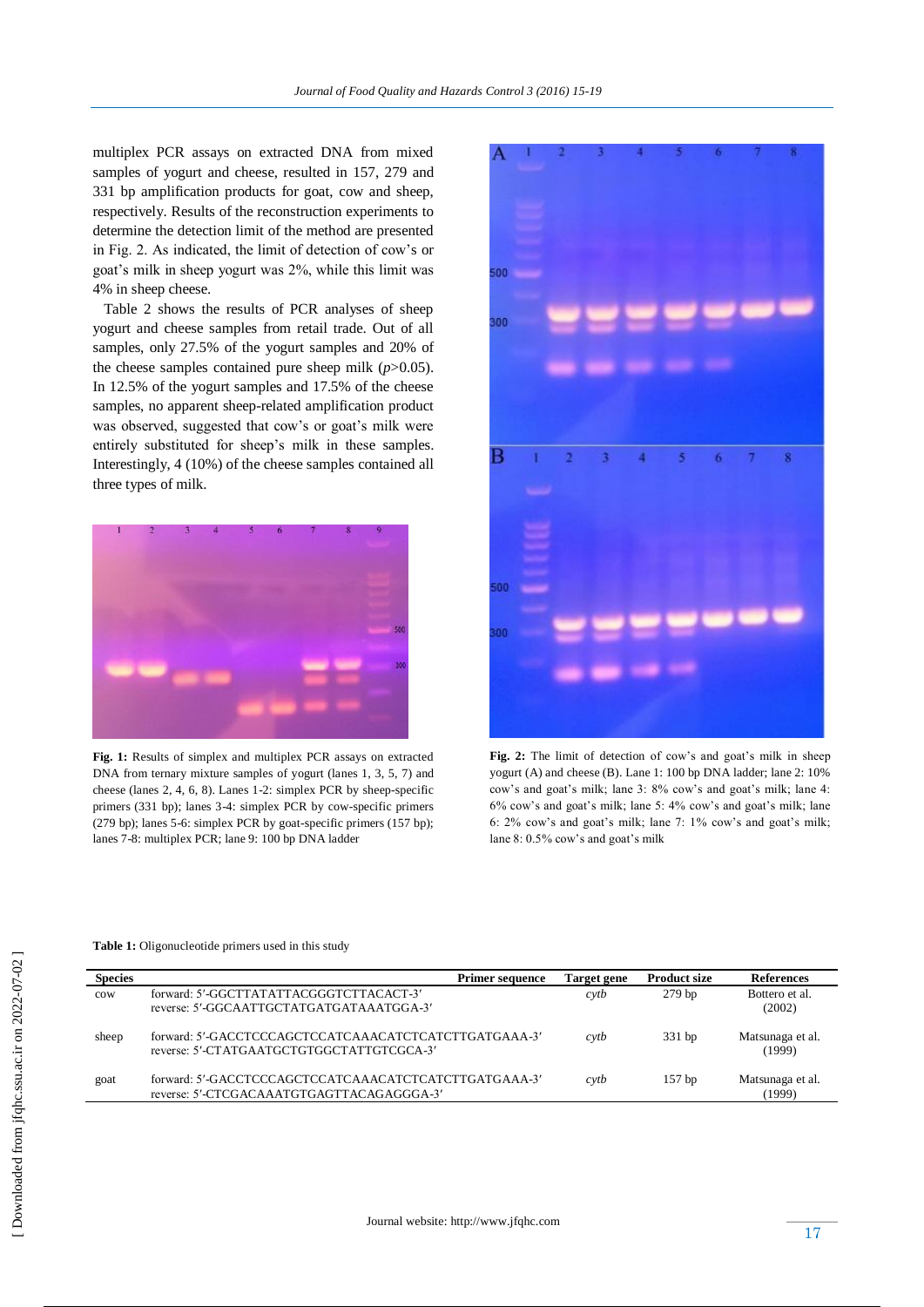| Sample | Total No. | Pure sheep | Pure cow  | Pure goat | Sheep and  | Sheep and | Sheep, goat  |
|--------|-----------|------------|-----------|-----------|------------|-----------|--------------|
|        |           | milk       | milk      | milk      | cow milk   | goat milk | and cow milk |
| yogurt | 40        | 11(27.5%)  | 2(5%)     | 3(7.5%)   | 15 (37.5%) | 9(22.5%)  | $0(0\%)$     |
| cheese | 40        | 8(20%)     | 5 (12.5%) | 2(5%)     | 14 (35%)   | 7(17.5%)  | $4(10\%)$    |
| total  | 80        | 19 (47.5%) | 7 (17.5%) | 5(12.5%)  | 29 (72.5%) | 16 (40%)  | $4(10\%)$    |

**Table 2:** Species analyses of labeled sheep yogurt and cheese samples using PCR

# **Discussion**

 In the present study, only 27.5% of the yogurt samples and 20% of the cheese samples contained pure sheep milk that shows the species adulteration in milk products is common in this region of Iran. Previously, species adulteration in milk samples marketed in another province of this country has been found by Khanzadi et al. (2013) who reported that only 21 out of 105 (20%) samples of sheep's milk in Mashhad, North-East of Iran contained pure sheep's milk and undeclared presence of cow's and goat's milk were detected in 33 (31.5%) and 68 (65%) of the samples, respectively. There are some other similar reports published previously indicate that species adulteration in dairy products may be occurred in all over the world. In Romania, the presence of undeclared cow's milk was detected in 67.3% of goat and sheep cheeses (Stanciuc and Rapeanu, 2010). Maskova and Paulickova (2006) found undeclared presence of cow's milk in 3 out of 17 goat cheeses and 1 out of 7 sheep cheese samples marketed in the Czech Republic. Di Pinto et al. (2004) evaluated 30 samples of mozzarella cheese in Italy which 22 of them contained cow's milk. Santos et al. (2003) analyzed 13 cow, goat, and sheep cheeses declared as pure in Portugal which 4 out of samples had undeclared constituent. In another study in Portugal, Mafra et al. (2004) found that only 8 out of 10 ovine cheeses purchased and analyzed contained the species ingredients as listed on the package.

 According to the above mentioned researches, species identification in milk as well as dairy products has received special attention in last due to high fraudulent in this matter. In many countries, based on national laws, producers must clarify the type of milk used for manufacturing dairy products. Species identification of milk and dairy products is important for several reasons relating to public health, religion, trade, and government regulations. To assure consumers about accurate labeling, it is necessary to prove the authenticity of labels, using fast, reliable and sensitive methods for species identification. PCR is the most widely used molecular technique for the identification of the origin of species in food, especially in meat products (Ghovvati et al., 2009; Haunshi et al., 2009; Kesmen et al., 2007; Mehdizadeh et al., 2014; Rodriguez et al., 2003; Rodriguez et al., 2004). In contrast,

application of PCR-based techniques to the authentication of dairy products has been very limited. The detection limit of the multiplex PCR method used in this study was 2%, for detection of cow's or goat's milk in sheep yogurt; and 4%, for detection of cow's or goat's milk in sheep cheese. Since non-authentic dairy products are produced in order to financial gain, adulterating a more expensive type of milk with a less costly type for less than 5% lacks any economic gain and therefore is unlikely (Khanzadi et al., 2013; Maudet and Taberlet, 2001). So, the determined detection limits of the multiplex PCR assays described herein are sufficient for the proof of undeclared component of the products.

#### **Conclusion**

 We found high level of adulteration in the retail trade of sheep dairy products. Therefore, careful and continual surveillance on the production and sale of these products should be considered. In order to conduct a detailed monitoring, it is necessary to have a fast and accurate diagnostic technique. The multiplex PCR method used in this study is a useful and straightforward approach for the detection of low levels of cow's or goat's milk in sheep products. So, to avoid unfair economical competitions as well as inaccurate labeling, this technique could be recommended to the regulatory agencies.

#### **Conflicts of interest**

There is no conflict of interest in this study.

#### **Acknowledgements**

 This survey was supported financially by Shahid Chamran University of Ahvaz, Iran. The authors would like to thank Mrs. P. Esfahani for her kind assistance.

# **References**

Abdel-Rahman S.M., Ahmed M.M.M. (2007). Rapid and sensitive identification of buffalo's, cattle's and sheep's milk using species-specific PCR and PCR–RFLP techniques. *Food Control.* 18: 1246-1249.